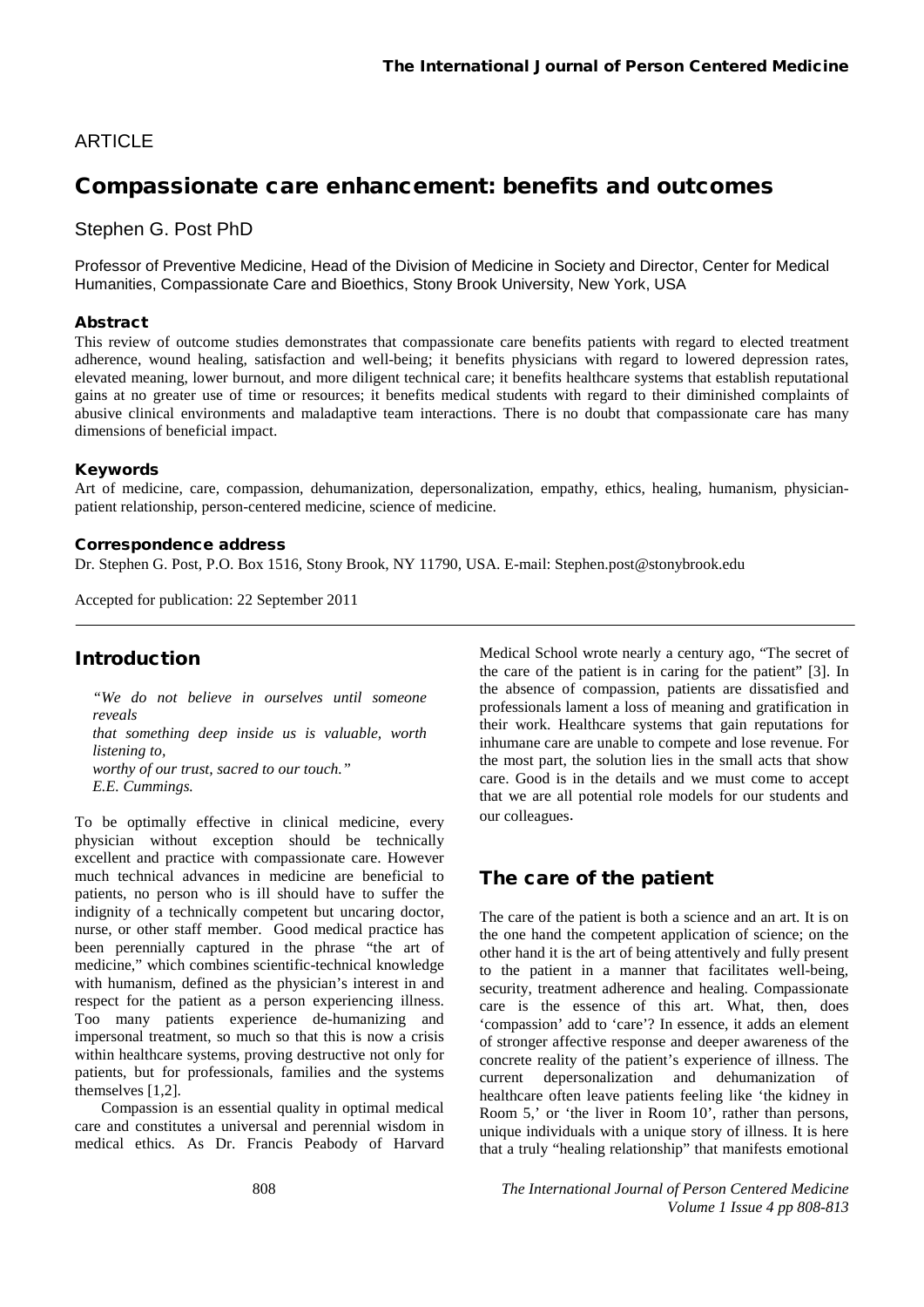and social intelligence in response to illness, that will always remain central to patient and clinician satisfaction and to good clinical outcomes. By 'illness' is meant the subjective experience of disease as it interweaves with systems of meaning, social networks, hopes, emotions and values. It is here that the 'illness narrative' needs to be respected; no patient can be reduced to a biological puzzle to be 'figured out'. It is the loss of care that often accompanies such a reduction that is currently being identified across the United States, for example, as a pressing concern not only of patients, but of physicians and other healthcare professionals.

Bernard Lown MD, one of the greatest cardiologists of our time, the inventor of the defibrillator and recipient of the Nobel Peace Prize for founding and developing the organization International Physicians for the Prevention of Nuclear War, also authored a classic book some fifteen years ago entitled *The Lost Arts of Healing: Practicing Compassion in Medicine* [4]. Lown's volume is a powerful statement about how compassionate care, often in the form of attentive listening, creates a 'healing relationship' with patients that improves diagnostic clarity, patient outcomes, patient adherence with difficult treatment regimens and brings immense gratification to the professional in addition. As a cardiologist, Lown was acutely aware of how protracted, negative emotional states were closely associated with stress and heart disease. He considered the physician-patient relationship to be as important as any technical medical intervention and, in these contexts, sometimes more so. He records with emphasis the number of times his diagnoses, based on careful listening in a caring mode, were more accurate than those of colleagues who centered their assessment on various tests but did not connect, affirm and listen to patients. As Lown writes, it is impossible to treat a patient optimally without the basic "care" that allows for positive emotions to displace anxiety or hostility, which in turn influence healing processes *within limits* as is now scientifically understood at the levels of neurology, immunology and endocrinology. Such observations entreat us to reflect on why treating patients with compassion *matters*. In all healthcare systems, we ought to aim for a culture of compassionate care in which the experience of humiliating insensitivity or rudeness is precluded and where the experience of compassion, respect, a reassuring manner (appropriate etiquette, dress, speech), hospitality and attentive listening is guaranteed. Here, interactions with patients would be uniformly recognized as having the significance of any other important clinical intervention; physicians, nurses and all staff would find patient care more gratifying and meaningful; benevolent and respectful interactions between members of the healthcare team would be understood as establishing the secure base from which the compassionate care of patients unfolds; and the clinical learning environment would inspire students with a pervasive ethos of compassionate respect, eliminating their complaints of patient and/or student maltreatment. This,

then, should be our noble aim, a foundational part of our highest professional aspirations.

# Four Beneficiaries of Compassionate Care

There are four potential beneficiaries of compassionate care in the healthcare setting.

#### The first beneficiaries

Clinicians, nurses, residents and other healthcare staff all benefit from a compassionate approach to care. Jerome Groopman a well known Harvard University doctor and author, is clear that, "The entire compassionate dimension of medicine, which is really key to the profession and which is so gratifying – all of that is threatened, severely threatened, if not erased, when you are put in an environment where you are constantly hectored around money and efficiency and making sure that time is minimized with patients in delivering care, in order to maximize revenue" [5]. The opportunity to practice compassionate care, then, that is so uplifting and meaningful for physicians and other healthcare workers is often denied them. This diminution in the opportunity to exercise compassion has deleterious results. Indeed, stifling of compassion can harm physician morale. For example, Zuger [6] has documented that 87% of physicians who report erosion in enthusiasm for medicine (58% of 2,608 surveyed nationally in the USA) attribute this loss to the inhibition of empathic care. Additionally, Shanafelt [7] observes that clinicians' satisfaction with their relationships with patients can protect against professional stress, burnout, substance abuse and even suicide attempts. Such results are of substantial significance.

Indeed, up to 60% of primary care clinicians report symptoms of burnout, defined as emotional exhaustion, depersonalization (treating patients as objects) and a low sense of accomplishment. Burnout is strongly associated with poorer quality of care, patient dissatisfaction, increased medical errors, lawsuits and decreased expressions of empathy. Substance abuse, stress-related health problems, marital and family discord and automobile accidents are among the documented consequences for physicians. Participation in a 'mindful communication program' (didactic material, formal mindfulness meditation, discussion) consisting of 8 weekly 2.5 hour sessions, plus one all-day session, was associated with short-term and sustained improvement in well-being and attitudes associated with patient care [8]. Efforts to provide compassionate care and patient experience result in greater employee satisfaction and reduced employee turnover. In one hospital study, employee turnover was reduced by 4.7% [9].

It is not the case that most professionals do not want to care about patients. Rather, they become very task oriented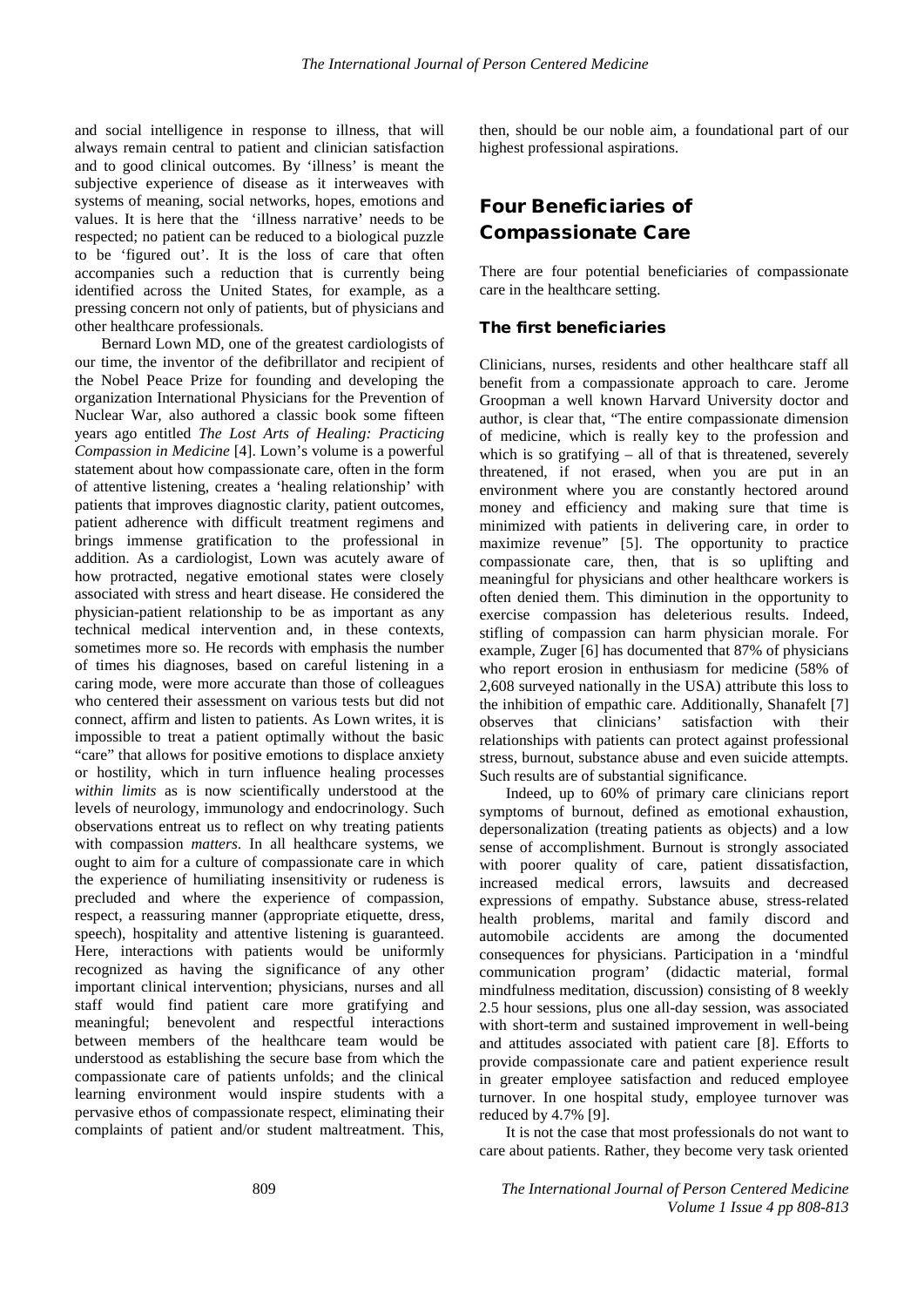in an environment where speed is praised and rewarded. Such conditions predispose to the loss of the ability to see the patient as a person unless clinicians are able to retain both self-awareness and a capacity to be intentionally 'care-full'. If clinicians lose the deeper meaning of their professional lives, many will eventually suffer adverse consequences. It takes considerable resolve to carve out the space for compassionate care regardless of environment, but in the end doing so involves relatively small purposeful acts that change the emotional and social quality of patient interactions so as to allow greater salutogenesis. There is a certain humility involved is carving out this space. Humility requires unflinching self-awareness, empathic skills, and gratitude for the privilege of caring for sick persons [10]. A simple question or comment can have extraordinary effects; for example, "This must be pretty tough on you, yes?" or "How are you handling this and do you need some help?" or "It's natural to feel pretty overwhelmed at time like this." Physicians should realize that their relationships with their patients are a major predictor of patient loyalty. One study found that patients reporting the poorest relationships with their physicians were three times more likely to leave that physician's practice than were patients with the highest-quality relationships [11].

#### The second beneficiaries

Medical students experience demoralization and disenchantment when they encounter a clinical environment that is dehumanizing and uncaring toward patients or themselves as learners. Often, the same resident or other clinician who is rude and abrupt with patients behaved similarly with students. Medical students recognise bad role modeling when they see it and we should act to limit its effects through discussion groups and encouragement. We all appreciate that no clinical environment is without its faults; at the same time, everything possible should be done to enhance the student's experience through a commitment on the part of institutional leadership to expect, acknowledge and reward clinicians who are good role models (i.e., those that manifest compassionate care of fellow professionals, team members, patients and students). Noteworthy in this context is a study reported by Dyrbye [12]. In a crosssectional survey of 2,682 medical students attending 7 US medical schools in the Spring of 2009, those students experiencing 'burnout' (assessed by the Maslach Burnout Inventory) had less concern about physician responsibility to society and were less connected with their initial caring motivations. Good role modeling is essential for patient and student wellbeing. It is generally assumed that compassionate care is learned through observing good role models in the clinical setting. However, this dimension of good patient care may at times be de-emphasized or even trivialized in the existing clinical climate, as had been widely highlighted [13].

### The third beneficiaries

The drive for human connection increases greatly during times of major distress and serious illness and this is intensified in the de-personalized environment of a hospital room. The presence of a compassionate clinician is a gift in and of itself that can achieve as much for patients as a great many medicines, or even more. Patients, then, are the third beneficiaries.

When doctors are compassionate, they achieve earlier and more accurate diagnoses because the patient is better able to divulge information when he or she feels emotionally relaxed and safe [4]. Moreover, there is more efficient treatment planning and patient adherence to that treatment in a time when as much as 30% of every American dollar spent on healthcare is related to poor selfcare or compliance [14]. In essence, patients can care more responsibly for themselves when they sense that they are cared for by their doctor. Sequist and colleagues [15] have shown that patient experience of compassionate care correlates positively with both prevention and disease management. Diabetic patients, for example, demonstrate higher self-management skills when they self-report positive relationships with their providers [16]. Adherence to medical advice and treatment plans is highly correlated with compassionate care [17,18] and this is especially so when patients have chronic conditions [19].

Considerable research suggests that people who feel compassion are typically more secure and experience an emotional safe-haven as a result. This keeps cortisol levels down, which is important because high cortisol is associated with slower wound healing [20]. Emotional states, in turn, impact on the rate of healing and several studies show that hostile emotional states in patients delay the healing process. In one study, 42 married couples were fitted with a suction device that created eight tiny uniform blisters on their arms and allowed for fluid extraction. Each completed stress questionnaires and interviews. The investigators were able to observe that those couples with high levels of hostility needed two additional days for wound healing with the process occurring at 60% of the rate seen in couples showing low hostility. Biochemical analysis revealed that one cytokine – interleukin 6 – was present at significantly lower levels in couples with high hostility [21]. Furthermore, a review of 21 studies related quality of physician-patient communication with increased physical functioning, emotional health and decreased physical symptoms of pain in patients [22]. While the wound healing investigations provide a useful explanatory model, it seems readily observable that patients who experience compassionate care do often have better health outcomes [22,23]. Patients admitted to hospital following myocardial infaction who self-report more positive care experiences have better health outcomes [24] and one study showed a significantly lower mortality rate in the first year after discharge [25].

Studies of patients in end-of-life care show a strong association between the undermining of dignity and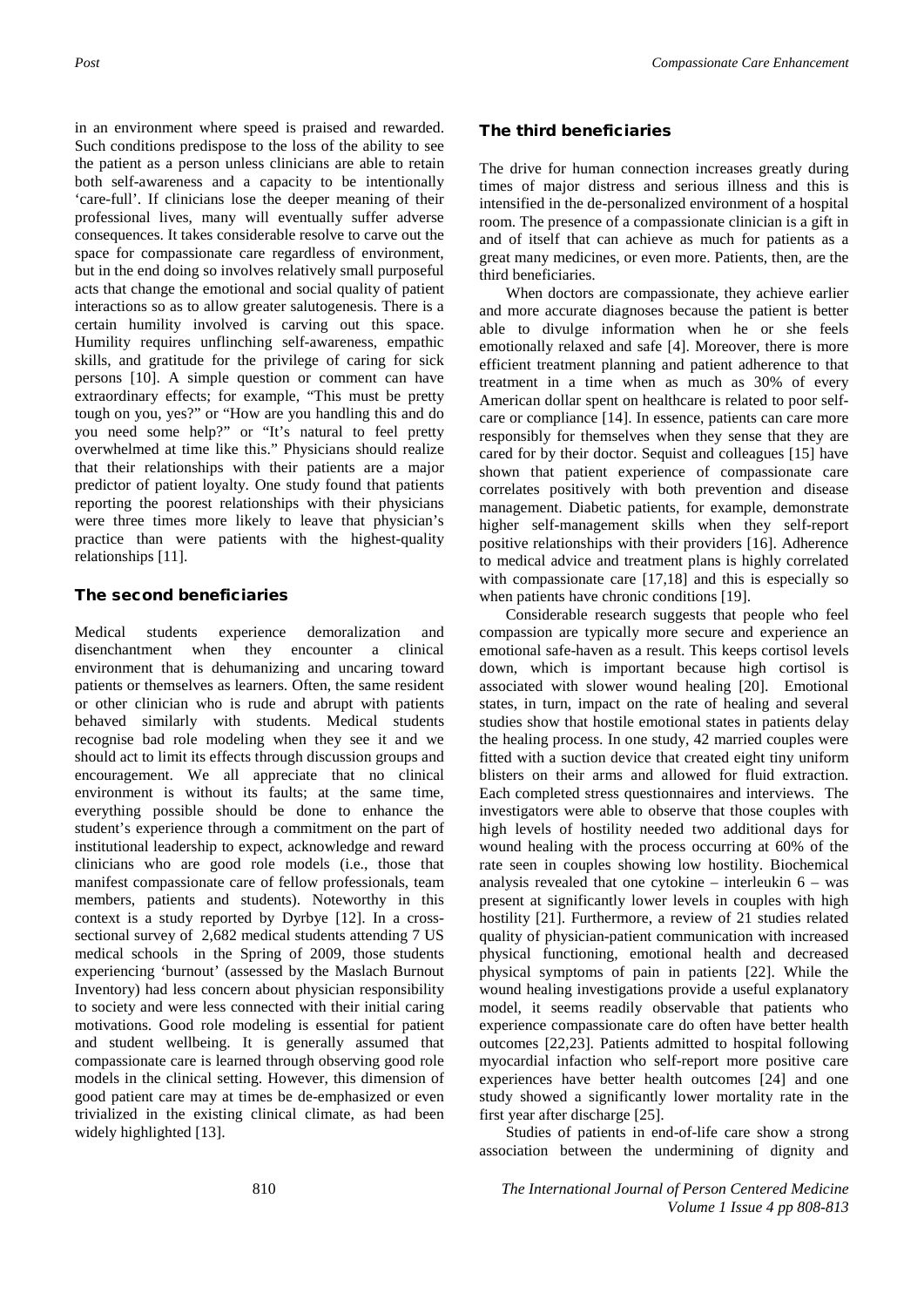depression, anxiety, desire for death, hopelessness, feeling of being a burden on others and overall poorer quality of life. When 'dignity therapy' is applied, in which dying patients are asked about what means the most to them in life and what they would like to be remembered for, 76% reported a heightened sense of dignity, 68% reported an increased sense of purpose and most reported an alleviation of stress and other benefits [26-28].

Certainly, we do not appear to be paying enough attention to this key ingredient to patient outcomes. As Edward Hallowell has opined,

*"What's in jeopardy in medicine – for a host of reasons – is the human connection between doctor and patient. There are doctors in training now who do not want to do the physical exam; they just want the lab tests and the echo-cardiogram on a heart patient, for example. But the laying on of hands is a powerful tool in establishing trust and healing. Doctors, patients and insurers alike should work to recreate the familiarity, the warmth, the trust, and the friendly alliances that used to define patientcaregiver relationships. If the health care profession would rediscover the power of human relationship, we could bring about the kinds of lifestyle changes that would reduce disease big-time" [29].*

#### The fourth beneficiaries

A key first element of healthcare reform must be a return to compassion. Indeed, when medical centers are able to create a seamless culture of compassionate care through new employee interviews and annual training, through explicitly developing expectations and reward systems for all staff and for including this dimension of care in educational endeavors, they will do better at the level of the economic 'bottom line'. The new H-CAHPS (Hospital Consumer Assessment of Healthcare Providers & Systems) questions ask patients if they have been treated with care and respect, were communicated with well and had things explained to them and felt responded to adequately by nurses, doctors and other staff. These 22 questions are now required for any healthcare system receiving Medicaid or Medicare reimbursements. In the months ahead, as much as 30% of this reimbursement will be in part determined by H-CAHPS scores. In addition, resources can be conserved, because patient adherence to treatment will rise, professional and other staff will find work more meaningful and gratifying and patient satisfaction will rise so as to create reputational gain. Moreover, compassionate care is associated with lower malpractice suits [30,31].

## The Task Before Us

Evolutionary analyses and neuroscience show that compassion is a core "hard-wired" human capacity that exists across cultures, though it can be inhibited by negative environment [32], or by deficient opportunities for childhood attachment to an emotionally secure parent or parent surrogate [33]. Thus, a clinical hierarchy in which authority figures dismiss compassionate care or show poor role modeling can inhibit this capacity, although it is resilient. Doctors, for example, who are described as burned out and no longer caring show evidence of improvement when they go on medical missions for short periods and reconnect with their core desire to care for others. Medical mission trips of two-weeks duration to South America resulted in lowered scores on burn out scales following their return, scores which continued to improve at a six-month follow-up [34].

Patients seek compassion (i.e. supportive empathy) from their physicians. As Jodi Halpern has underscored, in medicine empathy is sometimes defined as a form of detached cognition in which one 'understands' the patient but without any emotional resonance. Outside of medicine, empathy is of course understood as grounded in emotion and for physicians, emotional attunement does contribute greatly to the understanding of the patient's emotions [35]. Elsewhere, Halpern defines empathy as "engaged curiosity about another's particular emotional perspective," and shows that in times of patient-physician conflicts, efforts to maintain empathy reduce patient anger and increase therapeutic impact [36].

Perhaps the ironic tendency to define empathy in terms of cognitive understanding without any emotional dimension is related with some concern to avoid becoming emotionally overwhelmed. There is a certain logic to this concern. But it is best addressed not by detachment, but by balance and wisdom. Over the years, physicians have stated that the way to be compassionate without being overwhelmed is to draw certain boundaries (Box 1).

### Box 1 Methods suggested by physicians to be compassionate without becoming overwhelmed

- Realize that you cannot fix everything
- Entrust your colleagues
- Step back from your initial emotional reactions
- Have some sort of "spiritual" practice
- Keep in mind the meaning and privilege of being a healer
- Have a balanced life & claim the time for it
- Be empathic, but the patient's suffering is not your suffering (let it go)

Spiritual practice, which is a purely elective endeavor, might take many forms. One randomized trial has demonstrated that an 8-week 16 hour "Passage Meditation" program for physicians, nurses, chaplains, and other staff (silent repetition in the mind of memorized affirmations, focus on the present) helped healthcare professionals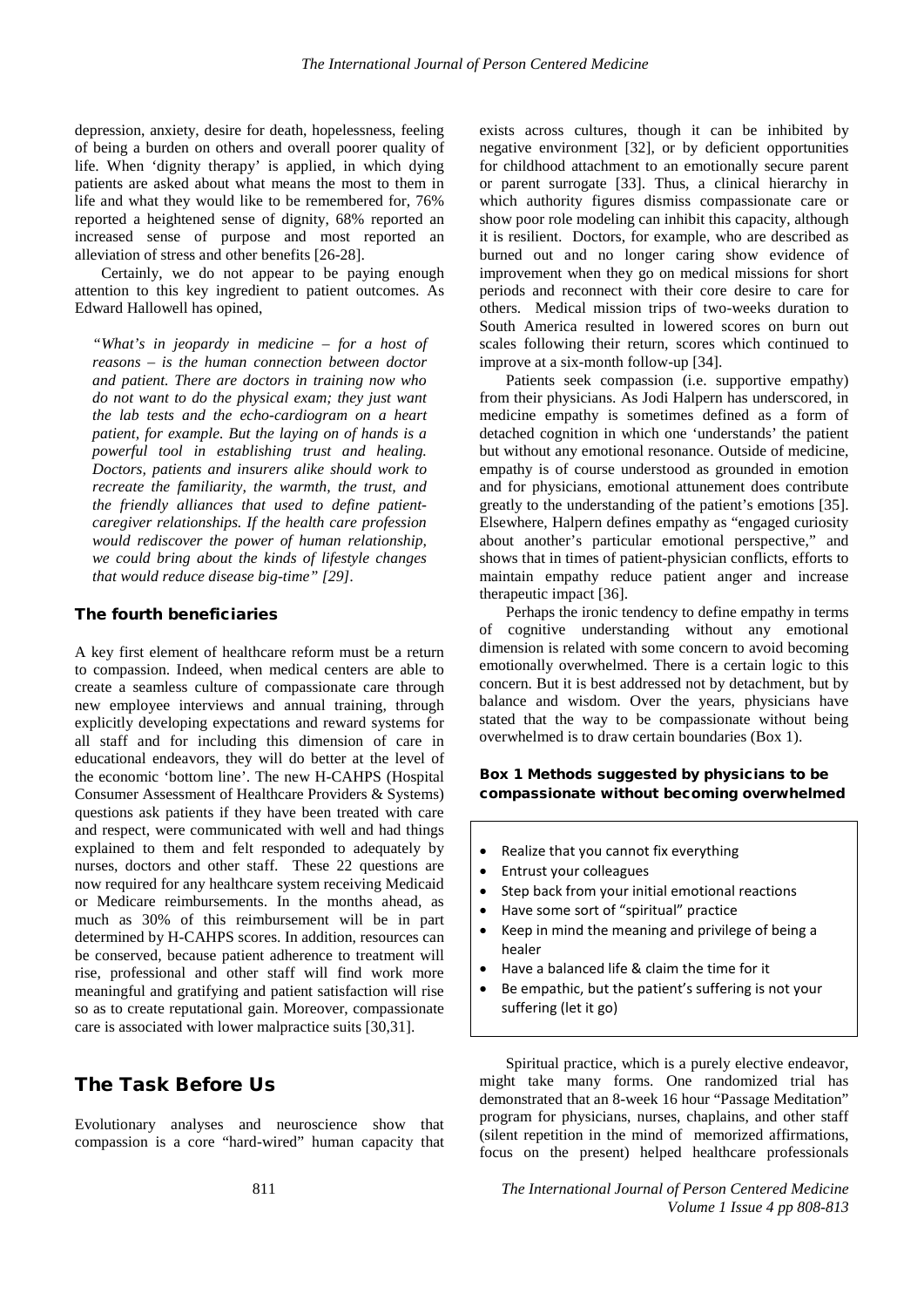reduce stress and concentrate on others, boosting their compassionate attitudes and behaviors based on follow-up studies of pro-social clinical behavior [37].

Clearly, a key factor in healthcare reform and education is compassionate care enhancement, taken with utmost seriousness, for the good of all.

## References

[1]. Miles, A. & Loughlin, M. (2011). Models in the balance: evidence-based medicine versus evidenceinformed individualized care. *Journal of Evaluation in Clinical Practice* 17 (4), 531-536.

[2]. Miles, A. & Mezzich, J. E. (2011). The care of patient and the soul of the clinic: person-centered medicine as an emergent model of clinical practice. *International Journal of Person Centered Medicine* 1 (2), 207-222.

[3]. Peabody, F. W. (1927). The care of the patient. *Journal of the American Medical Association* 88, 877-882. [4]. Lown, B. (1996). The Lost Art of Healing: Practicing Compassion in Medicine. New York: Ballantine Books.

[5]. Groopman, J. (2009). Dilemmas for doctors. *New York Review of Books* 56 (20).

[6]. Zuger, A. (2004), Dissatisfaction with medical practice. *New England Journal of Medicine* 350 (1), 69-75. [7]. Shanafelt, T.D. (2009). Enhancing the meaning of work: A prescription for preventing physician burnout and promoting patient-centered care. *Journal of the American Medical Association* 302 (12), 1338-1340.

[8]. Krasner, M.S., Epstein, R.M., Beckman, H., Suchman, A.L., Chapman, B., Mooney, C.J. & Quill, T.E. (2009). Association of an educational program in mindful communication with burnout, empathy, and attitudes among primary care physicians. *Journal of the American Medical Association* 302 (12), 1284-1293.

[9]. Rave, N., Geyer, M., Reeder, B., Ernst, J., Goldberg, L. & Barnard, C. (2003). Radical Systems Change: Innovative Strategies to Improve Patient Satisfaction. *Journal of Ambulatory Care Management* 26 (2), 159-174. [10]. Coulehan, J. (2010). On humility. *Annals of Internal Medicine* 153 (3), 200-201.

[11]. Safran, D.G., Montgomery, J.E., Chang, H., Murphy, J. & Rogers, W.H. (2001). Switching Doctors: Predictors of Voluntary Disenrollment from a Primary Physician's Practice. *Journal of Family Practice* 50 (2), 130-136.

[12]. Dyrbye, L.N. (2010). Relationship between burnout and professional conduct and attitudes among US medical students. *Journal of the American Medical Association* 304 (11), 1173-1180.

[13]. Branch, W.T., Kern, D., Haidet, P., Weissmann, P., Gracey, C., Mitchell, G. & Inui, T. (2001). Teaching the human dimension of care in clinical settings. *Journal of the American Medical Association* 286 (9), 1067-1074.

[14]. Levinson, W., Gorowara-Bhat, R. & Lamb, J. (2000). A study of patient clues and physician responses in primary care and surgical settings. *Journal of the American Medical Association* 284 (8), 1021-1027.

[15]. Sequist, T.D., Schneider, E.C., Anastario, M., Odigie, E.G., Marchall, R., Rogers, W.H. & Safran, D.G. (2008). Quality monitoring of physicians: linking patients' experiences of care to clinical quality and outcomes. *Journal of General Internal Medicine* 23 (11), 1784-1790.

[16]. Greenfield, S., Kaplan, H.S., Ware, J.E., Yano, E.M. & Frank, H.J. (1988). Patients' participation in medical care: effects of blood sugar control and quality of life in diabetes. *Journal of General Internal Medicine* 3 (5), 448- 457.

[17]. DiMatteo, M.R. (1994). Enhancing patient adherence to medical recommendations. *Journal of the American Medical Association* 271, 79-83.

[18]. DiMatteo, M.R., Sherbourne, C.D., Hays, R.D., Ordway, L., Kravitz, R.L., McGlynn, E.A., Kaplan, S. & Rogers, W.H. (1993). Physicians' characteristics influence patients' adherence to medical treatment: results from the Medical Outcomes Study. *Health Psychology* 12 (2), 93- 102.

[19]. Beach, M.C., Keruly, J. & Moore, R.D. (2006). Is the quality of the patient-provider relationship associated with better adherence and health outcomes for patients with HIV? *Journal of General Internal Medicine* 21 (6), 661- 665.

[20]. Malarkey, W.B., Pearl, D.K., Kiecolt-Glaser, J.K. & Glaser, R. (1995). Influence of academic stress and season on 24-hour mean concentration of ACTH, cortisol, and beta-endorphin. *Psychoneuroimmunology* 20 (5), 499-508.

[21]. Kiecolt-Glaser, J., Loving, T.J., Stowell, J.R., Malarkey, W.B., Lemeshow, S., Dickenson, S.L. & Glaser, R. (2005). Hostile marital interactions, proinflammatory cytokine production, and wound healing. *Archives of General Psychiatry* 62 (12), 1377-1384.

[22]. Stewart, M. (1995). Effective physician-patient communications and health outcomes: A review. *Canadian Medical Association Journal* 152 (9), 1423-1433.

[23]. Greenfield, S., Kaplan, S. & Ware, J.E. (1985). Expanding patient involvement in care. *Annals of Internal Medicine* 102 (4), 520-528.

[24]. Fremont, A.M., Cleary, P.D., Hargraves, J.L., Rowe, R,M,, Jacobson, N.B. & Ayanian J.Z. (2001). Patientcentered processes of care and long-term outcomes of acute myocardial infarction. *Journal of General Internal Medicine* 16 (12), 800-808.

[25]. Meterko, M., Wright, S., Lin, H., Lowy, E. & Cleary, P.D. (2010). Mortality among patients with acute myocardial infarction: the influences of patient-centered care and evidence-based medicine. *Health Services Review* 45 (5), 1188-1204.

[26]. Chochinov, H.M., Hack, T., Hassard, T., Kristjanson, L.J., McClemnent, S. & Harlos, M. (2005). Dignity therapy: A novel psychotherapeutic intervention for patients near the end of life. *Journal of Clinical Oncology* 23 (24), 5520-5525.

[27]. Chochinov, H.M., Hassard, T., McClement, S., Hack, T., Kristjanson, L.J., Harlos, M., Sinclair, S. & Murray, A. (2008). The patient dignity inventory: A novel way of measuring dignity related distress in palliative care.